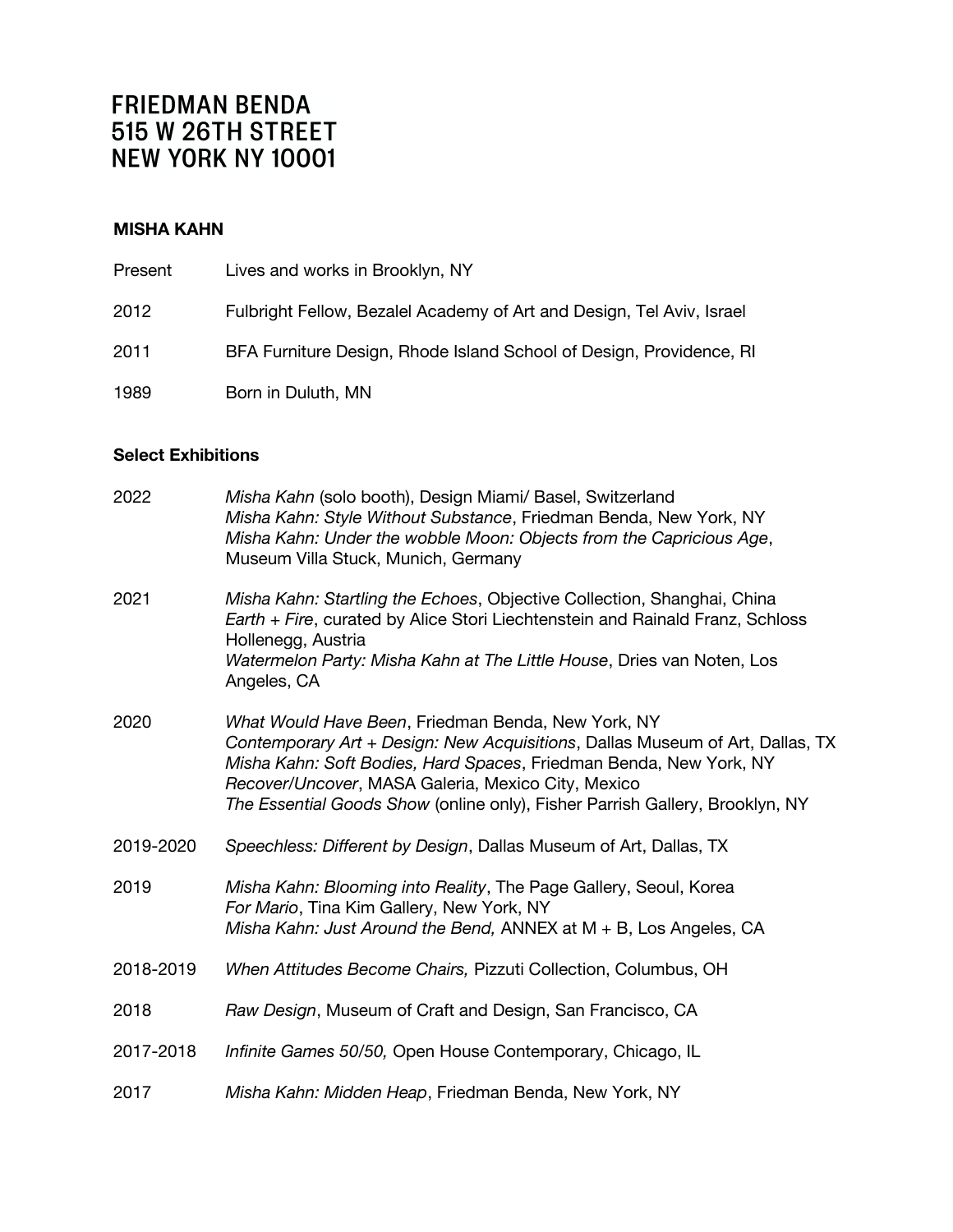|      | The Paperweight Show, Fisher Parrish Gallery, Brooklyn, NY<br>5KV - 5 Years of Art and Design in Kvalitář Gallery, Kvalitář Gallery, Prague,<br><b>Czech Republic</b>                                                               |
|------|-------------------------------------------------------------------------------------------------------------------------------------------------------------------------------------------------------------------------------------|
| 2016 | Misha Kahn: Return of Saturn, Friedman Benda, New York, NY                                                                                                                                                                          |
| 2014 | NYC Makers: MAD Biennial, Museum of Arts and Design, New York, NY<br>Bergdorf Goodman, New York, NY<br>You Know It When You Feel It, Art in General, New York, NY<br>Whitney Biennial, Whitney Museum of American Art, New York, NY |
| 2013 | Snack Pack, Johnson Trading Gallery, New York, NY<br>Installation curated by Bjarne Melgaard, Gavin Brown Enterprises, New York, NY<br>Isaloni, Milan, Italy                                                                        |
| 2010 | RISD Furniture Triennial, Rhode Island School of Design, Providence, RI                                                                                                                                                             |
| 2008 | 20 Under 20, Walker Art Center, Minneapolis, MN                                                                                                                                                                                     |

# **Public Collections**

The Corning Museum of Glass, Corning, NY Dallas Museum of Art, Dallas, TX Museum of Arts and Design, New York, NY Museum of Fine Arts, Houston, TX Speed Museum of Art, Louisville, KY

# **Awards**

2010 Undergraduate Winner, design\*sponge Scholarship

# **Select Literature**

Yuzna, Jake, and Samantha De Tillio. *NYC Makers: The MAD Makers Biennial.* New York: Museum of Arts and Design, 2014.

# **Select Press**

# **2022**

- "Misha Kahn on Combining Technology and Handcraft for Friedman Benda's 'Design in Dialogue'," *designboom*, June 14, 2022.
- Goodman, Wendy. "Misha Kahn's Sunset Park Studio is Home to Robots and A Night Possum," *Curbed*, May 31, 2022.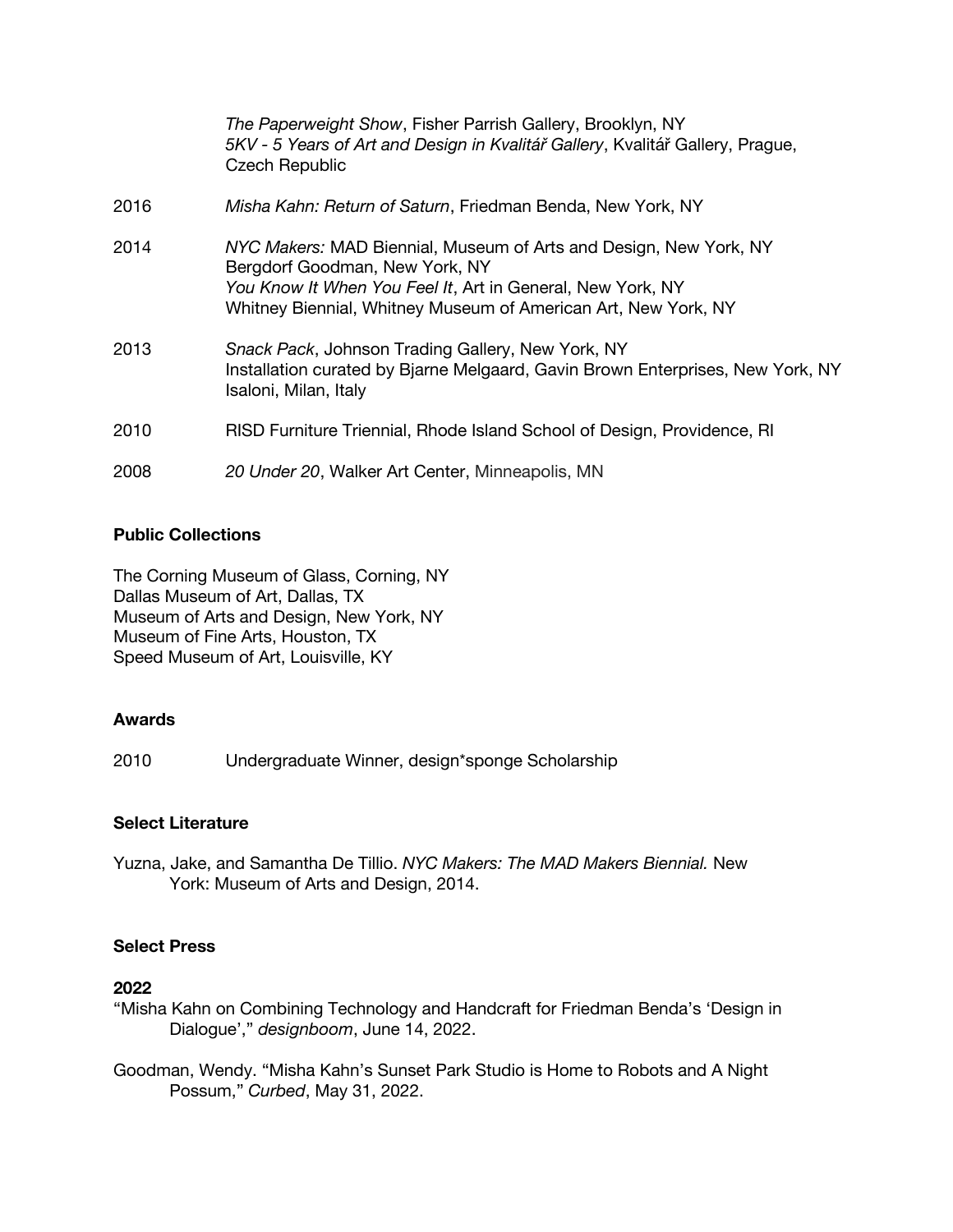Vogel, Evelyn. "The Fabulous World of Misha Kahn," *Süddeutsche Zeitung*, April 28, 2022.

Madlener, Adrian. "Misha Kahn: the enfant terrible of American design opens his first solo show in Shanghai," *The Design Edit*, January 4, 2022.

### **2021**

Macias, Ernesto. "Misha Kahn and Dries van Noten Create 'Organized Craziness'," *Interview*, April 27, 2021.

"Kann das Weg?", *Elle Decor Germany*, February 2021.

#### **2020**

Cohen, Alina. "7 Artists on the Self-Care Rituals that Keep Them Creative," *Artsy*, May 3, 2020.

- Suqi, Rima. "Serious About Sofas," *Departures*, May 2020.
- McKeough, Tim. "Misha Kahn's Arty Furniture Celebrates the Goopier Side of Life," *Introspective Magazine*, March 29, 2020.
- Lovric, Ivana. "Misha Kahn Proposes An Alternative Environment Through The 'Soft Bodies, Hard Spaces' Exhibition," *Visual Atelier 8*, March 15, 2020.
- Klein, Kristine. "MASA Exhibition in Mexico City Castle 'Celebrates Contradiction'," *Dezeen*, March 14, 2020.
- Klein, Kristine. "Misha Kahn Aims for 'Optimistic Design Show' at Friedman Benda New York," *Dezeen*, March 9, 2020.
- Montes, Geoffrey. "Misha Kahn's New Show Finds Harmony Between Humans and Machines," *Galerie*, February 29, 2020.

Cashdan, Marina. "Wiggle Room," *Wallpaper\*,* February 12, 2020.

#### **2019**

- Pyne, Lydia, "Interactive Installations Prod Visitors Out of Their Comfort Zones," Hyperallergic, December 31, 2019.
- Gempel, Natalie. "Dallas Museum of Art's speechless: different by design Engages and Confuses the Senses," *D Magazine*, November 12, 2019.
- "Artist Misha Kahn's Perfect Dance Party Has A Lot of Arm Room," *Interview Magazine*, October 10, 2019.
- Colors, Francq. "Color Combination-Style," *Color and Trend Report Autumn-Winter 2020/21*, August 2019.

"In Context: A Riot of Mid-tones," *MIX Magazine*, Autumn/Winter 2019/2020.

Lambert, Tiffany. "Trash Aesthetics: A New Design Language Mines the Debris of Post-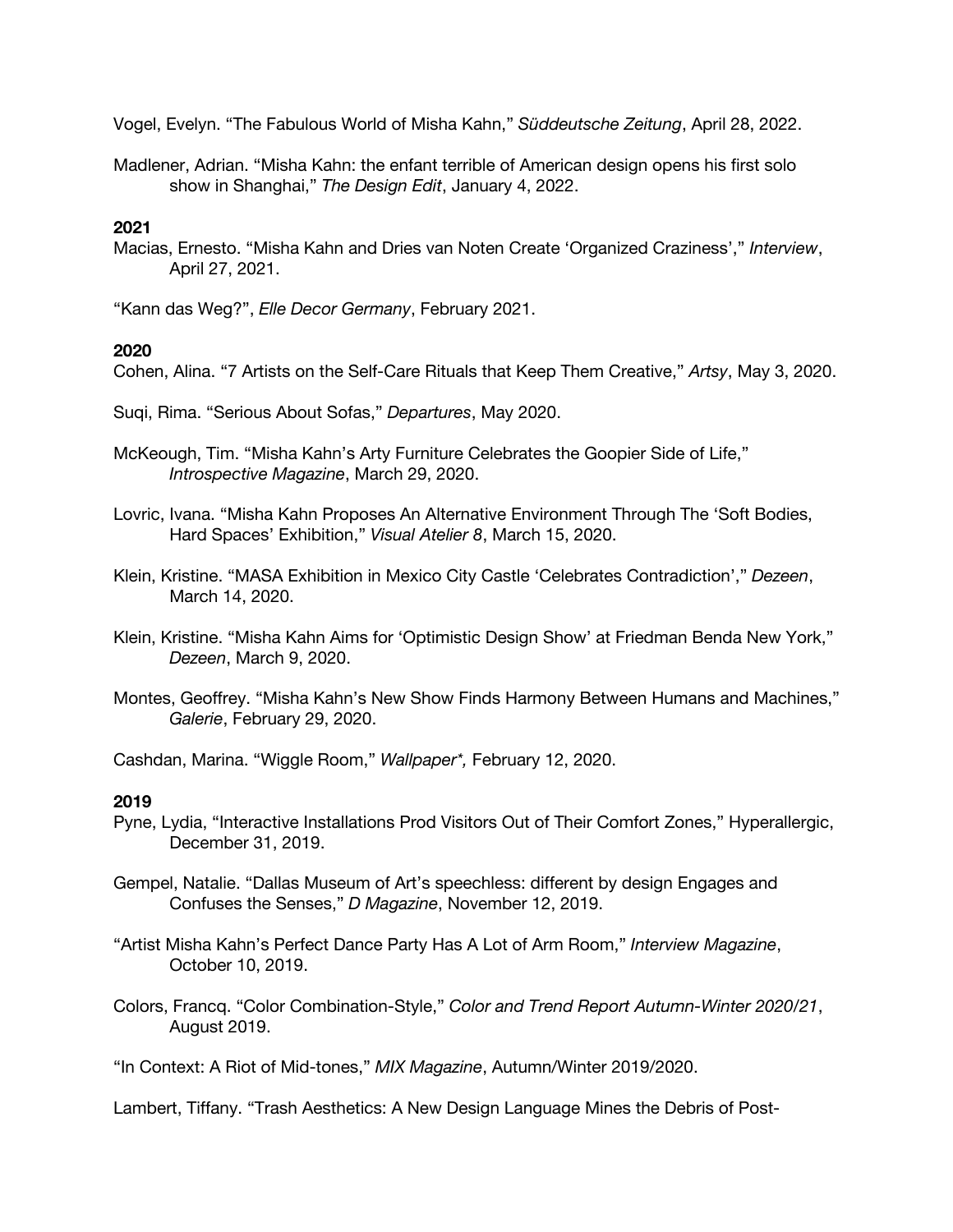Industrial America," *Pin-Up,* Spring/Summer 2019.

Peers, Alexandra. "The Big Trend in Hotel Art," *Architectural Digest,* April 2, 2019.

Howarth, Dan. "Misha Kahn presents "endearing absurd" Just Around the Bend exhibition in LA," *dezeen*, March 5, 2019.

Martinez, Christina Catherine. "Critic's Picks," *Artforum,* March 2019.

Bartolucci, Marisa. "With Their Rambunctious Faux Naif Aesthetic, Young Makers Are Changing The Way We Think About Design," *Introspective Magazine*, February 3, 2019.

Ley, Rocio. "Nino Raro," *Architectural Diges*t *Spain*, February 2019.

Paradelo, Goito. "Misha Kahn Psychedelic Emotion," *MaterialSoul,* January 22, 2019.

#### **2018**

"Misha Kahn: Creador de Mobiliario Sobrenatural," *Icon Design*, April 2018.

Schwartz, Erin. "Step Inside the Misha Kahn's Joyful, Anarchic Furniture Studio," *Garage*, April 2, 2018.

"A Cultural Compendium of What's New," *T Magazine*, March 25, 2018.

Silander, Liisa. "Breaking Through," *RISD XYZ*, Winter 2018.

# **2017**

"The 10 Best Art Shows of 2017," *Interview Magazine*, December 25, 2017.

Godin, Leina. "Beach, sun and design: the best of Design Miami/," *Frame*, December 13, 2017.

Martin, Hannah. "At Design Miami, Chic Takes a Back Seat," *Architectural Digest*, December 11, 2017.

Rose, Audrey. "Artist Misha Kahn's Anti-Right Angle Exhibition "Midden Heap" On Display at Friedman Benda" *TWELV*, December 8, 2017.

Torija, Natalie. "Pile up: The Fantastic World of Misha Kahn," *PIN-UP*, December 2017.

Clemence, Paul. "Midden Heap: Misha Kahn at Friedman Benda," *Modern Magazine*, November 21, 2017.

Zanes, Anna. "Misha Kahn's Octopus's Garden," *office magazine*, November 21, 2017.

Goodman, Wendy. "Two Grown Men Live Here," *New York Magazine*, November 12, 2017.

"12 Must See Winter Gallery Exhibitions in New York City," *Galerie Magazine*, November 10, 2017.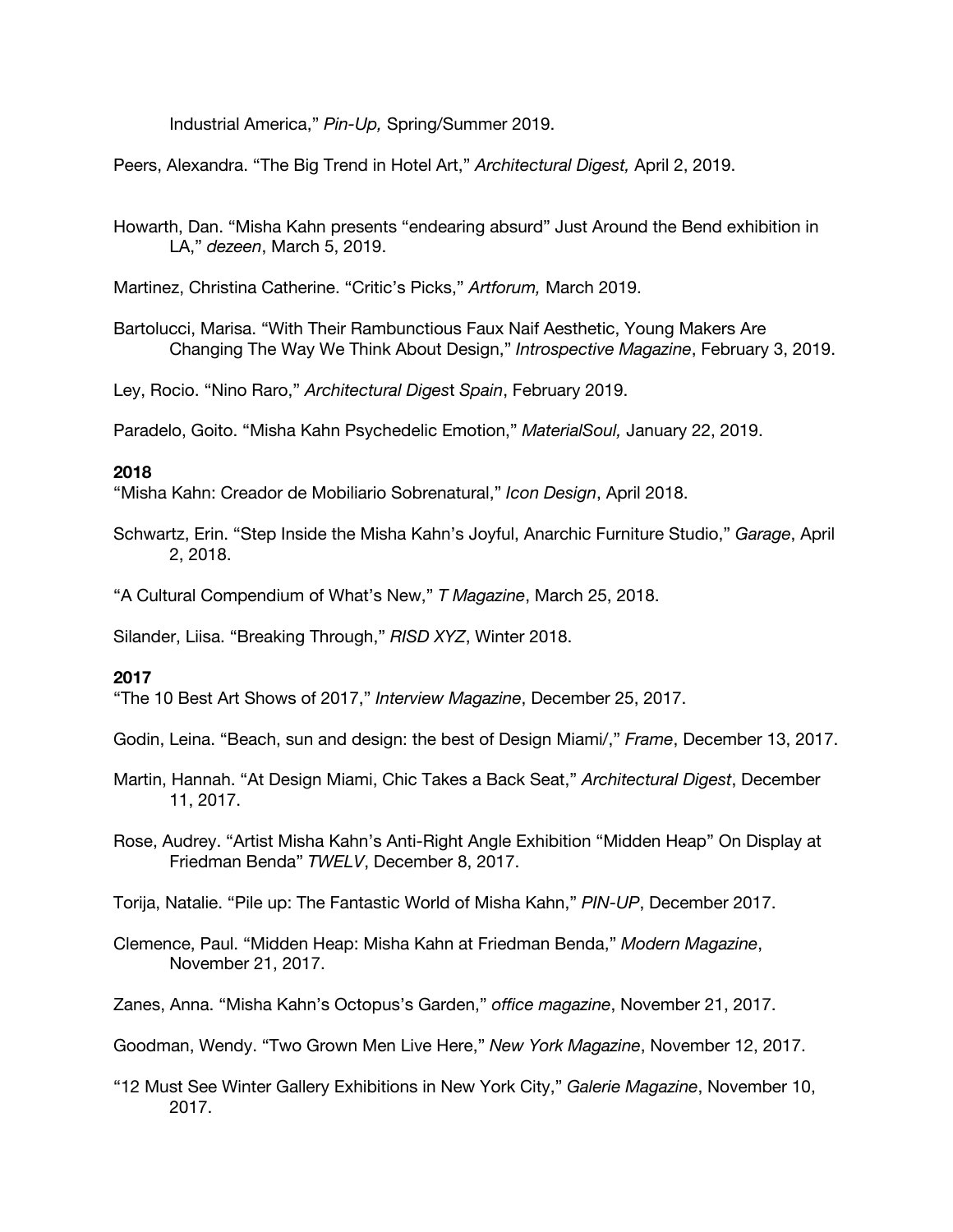- Krasny, Jill. "Misha Kahn is the Millennial Maker for Our Anxious Times," *1stDibs: The Study,* November 4, 2017.
- Jordan, Eliza. "Misha Kahn shows 'Midden Heap' at Friedman Benda," *Whitewaller*, New York, 2017.

Martin, Hannah. "Chaos Theory," *Architectural Digest*, November 2017.

Madlener, Adrian. "Midden Heap by Misha Kahn," *TL Magazine*, November 3, 2017.

Pini, Gary. "10 Must See Art Shows Opening This Week," Paper Magazine, October 25, 2017.

Martin, Hannah. "Explore Misha Kahn's World," *Architectural Digest*, October 9, 2017.

Ponsford, Matthew. "7 Creatives on Ettore Sottsass, the Genius Who Designed the '80s," *CNN*, August 31, 2017.

Madlener, Adrian. "Misha Kahn: Hyperbolic Fantasies," TL Magazine, May 2017.

"Gang of Wow!," *Interview*, May 2017.

Wu, Su. "These 6 Emerging Designers Are Redefining Ugly," *The New York Times Style Magazine,* March 6, 2017.

Tylevich, Katya. "Cartoon Character," *Frame,* January – February 2017.

"30 under 30," *Forbes,* January 3, 2017.

#### **2016**

- Morby, Alice. "Misha Kahn's Scrappy Cabinet is made from trash and woven grass," *dezeen*, December 17, 2016.
- Viladas, Pilar. "Old School and Cutting Edge Furniture to Blow Your Mind: The Best of Design Miami 2016," *W Magazine,* December 2, 2016.
- Japp, Charlotte. "Misha Kahn's Maximalism in the Age of Restraint," *Vice: The Creators Project*, November 30, 2016.
- Gotthardt, Alexxa. "Sustainability Reigns at Design Miami/'s 2016 Edition," *Artsy,* November 30, 2016.
- Fairs, Marcus. " 'Apocalyptic times call for extreme furniture' say Design Miami designers and gallerists," *Dezeen,* November 30, 2016.

"Design Miami 2016," *Wallpaper,* November 29, 2016.

"Friedman Benda's Asymmetrical Symmetry," *TL Magazine*, November 29, 2016.

Aktar, Alev. "Kelly Wearstler's Favorite Things," *alexa,* September 28, 2016.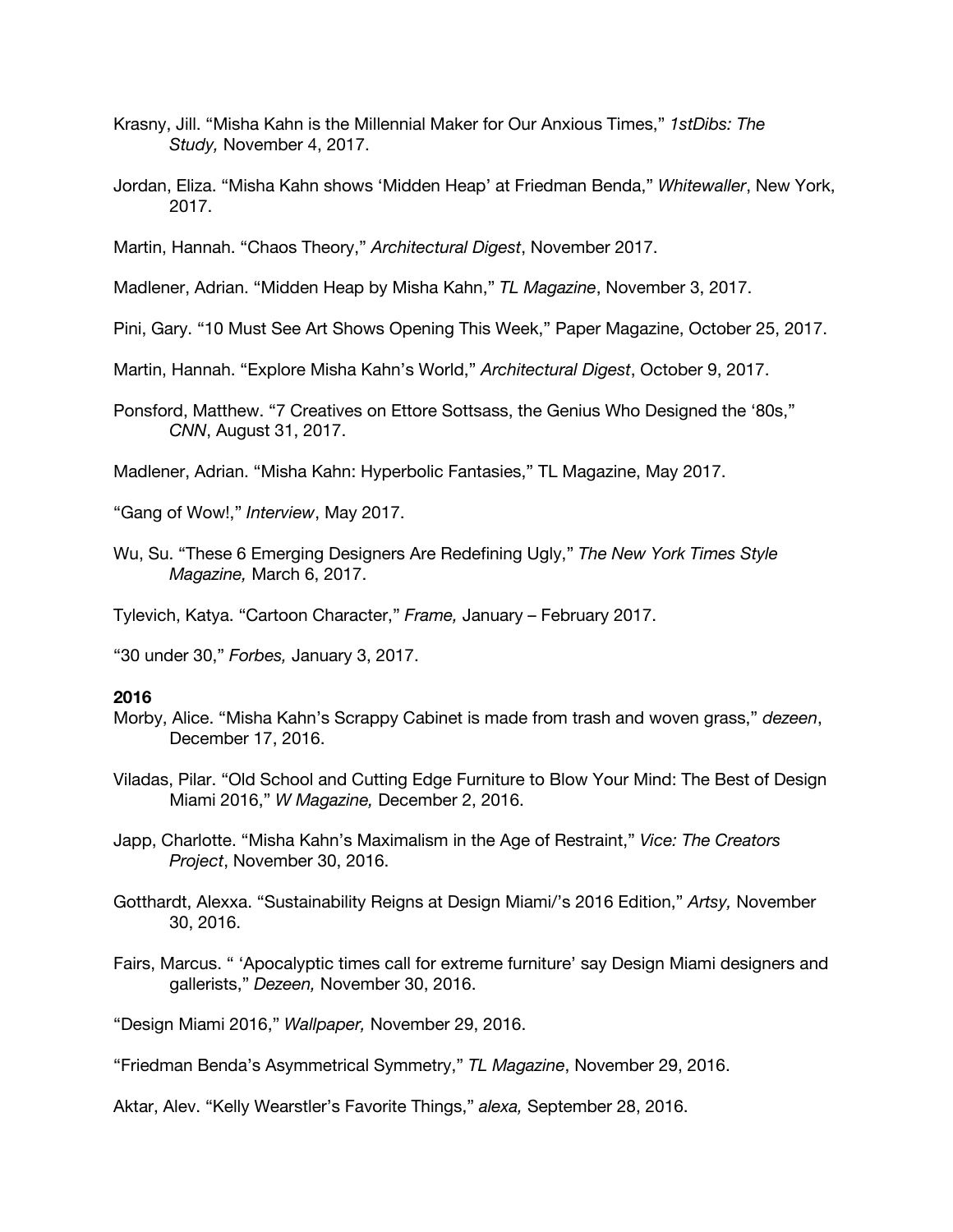Anderson, Nicole. "Crossing the Bridge," *Modern Magazine*, Spring 2016.

- Eckardt, Stephanie. "Inside the Wild, Candy-Colored World of Misha Kahn," *W Magazine*, March 20, 2016.
- Jackson, Benjamin. "Artist Misha Kahn Offers A 21st Century Coming-Of-Age Story," *Barney's New York: The Window*, March 14, 2016.
- Singer, Jill. "Inside the Brooklyn Workshop Where Misha Kahn's Radical Ideas Come to Life," *Sight Unseen*, March 9, 2016.
- Williamson, Caroline. "Friday Five with Misha Kahn," *Designmilk*, March 4, 2016.
- Gendall, John. "Star signs: Misha Kahn creates a kaleidoscopic world at Friedman Benda," *Wallpaper*, February 29, 2016.
- "5 Exhibitions You Don't Want To Miss In New York City," *Fashion Times*, February 26, 2016.
- Martin, Hannah. "Step Inside the Zany World of Furniture Designer Misha Kahn," *Architectural Digest*, February 25, 2016.
- Gittlen, Ariela. "Misha Kahn Reflects on Millennial Life and Transcending the Zeitgeisty Trends," *Artsy*, February 23, 2016.
- Herriman, Kat. "The Playful, Cartoonish Designs of a Furniture Wunderkind," *The New York Times Style Magazine*, February 22, 2016.
- "America designer Misha Kahn exhibits free form installation in Friedman Benda's project space," *artdaily.org*, February 2016.

#### **2015**

Small, Rachel. "Objet d'Art: Inflatable Chandelier," *Interview*. June 19, 2015.

"30 Emerging Artists to Watch During Frieze Week." *Artsy*, May 12, 2015.

Le, Anh-Minh. "Bizarre, beautiful finds at SFs FOG fair," *SF Chronicle*, January 23, 2015.

Mendelsohn, Meredith. "Westward Ho!," *Introspective Magazine*. January 19, 2015.

#### **2014**

- McGarry, Kevin "The New Generation by Bjarne Melgaard," *Document Journal,* Issue 5. Fall/Winter 2014.
- Smith, Roberta. "'NYC Makers: The MAD Biennial' Has About 100 Contributors" *The New York Times,* July 3, 2014.

Sutton, Benjamin. "The Museum of Arts and Design Hopes a Biennial Will Help Brighten Things